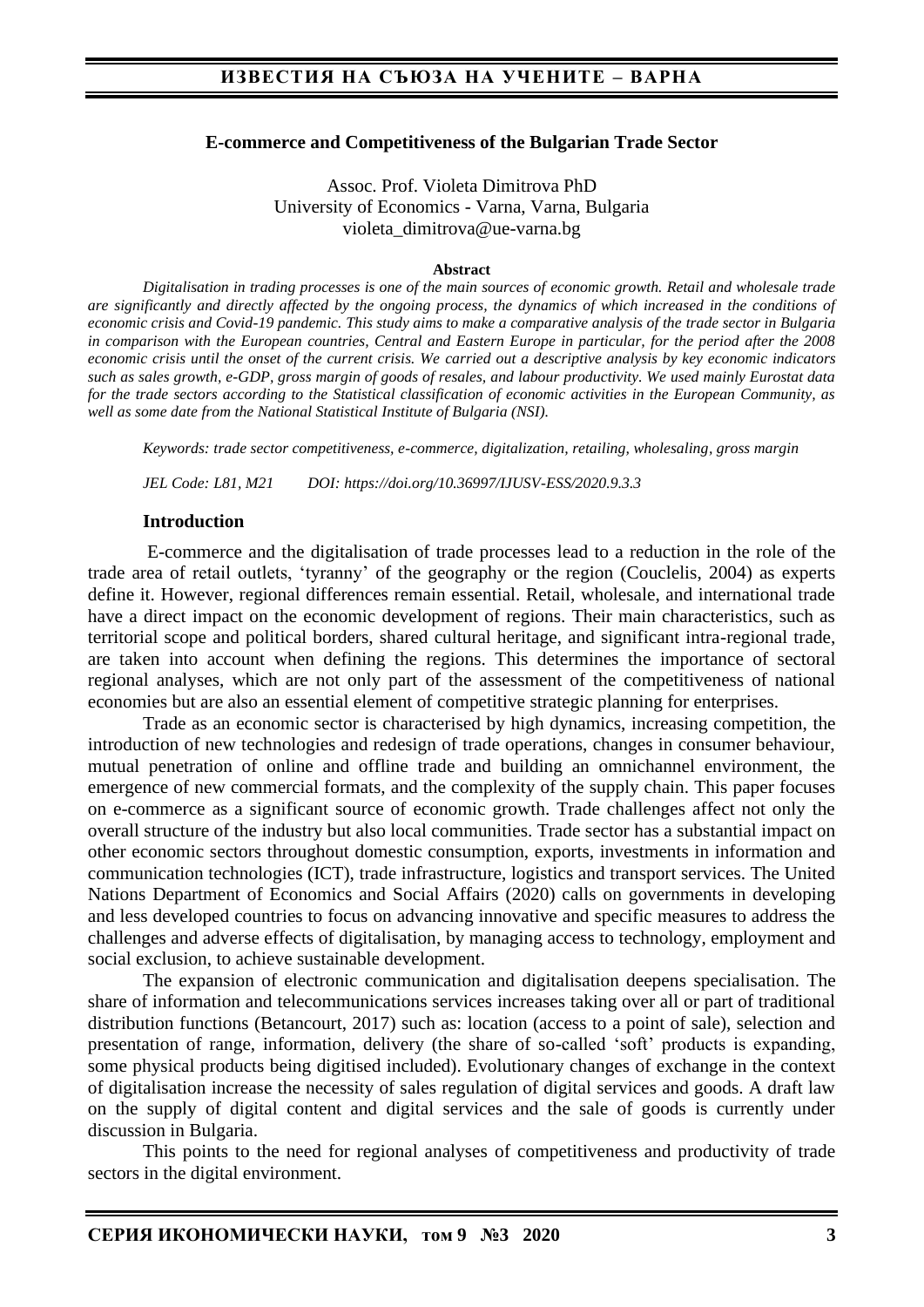#### **1. Need for research on competitiveness in the retail and wholesale sector**

Studies on the competitiveness of a product or an enterprise have been made for a long time. In recent years, there has been a significant increase in research and methodologies for regional competitiveness assessment, be it at countries, regions or settlements (mainly cities). Within trade as an economic activity, mostly foreign trade has been competitively assessed. Competitive analyses of particular economic sectors such as retail and wholesale trade are relatively limited compared to the indicated levels of studies. Trade policy, retail and wholesale, is only part of the activities of the Economic Policy Directorate at the Ministry of Economy.

Sectoral competitiveness studies, EU trade sector included, as well as other countries' economies, have made their way in recent years, our research demonstrates. In 2013, for example, the European Commission adopted a new European Retail Action Plan, taking into account the role of the wholesale and retail services sector in the EU economy in general in stimulating growth and jobs in line with the Europe 2020 strategy.

A European Commission's report (2015) examines the competitiveness of retail and understandably focuses on SMEs. Unlike the large international e-commerce companies operating worldwide, investing in new information and communication technologies and thus increasing efficiency, SMEs have limited access to finance. Investing in digital technologies is costly, SMEs lack visibility in the digital world and knowledge to implement innovations.

Productivity is a common goal and result of economic competitiveness in a particular economic sector. Understanding the changes in productivity in the distribution industry on the part of digitalisation is vital for understanding the evolutionary processes in retail and wholesale trade and its competitiveness as an economic sector.

The 2007 financial crisis prompted interest in more extensive research on the productivity of various economic sectors, including issues related to low labour productivity. Most analysis results show that job losses are not as high as expected, but real incomes have fallen, and post-crisis recovery has not worked out as expected. While productivity has increased over time historically, after 2010, it was characterised by retention or weak growth with fluctuations. The phenomenon produced the so-called "productivity puzzle" (Office for National Statistics, UK, 2015) exemplified by low levels of investment, decreased willingness of banks to lend to businesses as an impact of the financial crisis, increased number of people working after retirement due to changes in the age structure of the population and pensions, staff retention caused by low wage growth, etc. European Commission report (2020) defines 'e-commerce sector is a bridge between the digitisation of our society and the transition to a more sustainable economy'.

#### **2. Methodology**

This study does not claim to be complete or definitive. It focuses on key indicators assessing market attractiveness of the trade sector for investment: growth in sales revenue, e-GDP, gross margin, labour input and productivity. The market growth rate is a key indicator of investment attractiveness and competitive intensity (Porter, 1998). Gross value added (GVA) measures trade contribution as an economic sector to GDP, and supply chain intermediation as a key indicator of market power.

Gross margin is a micro-level mark indicating the result of commercial activity. It represents the value of trade service and is quantified as the difference between sales revenue and the cost of goods sold. Issues in measuring GVA as a productivity metric complicate productivity assessment of retail as an economic section. Unlike goods and some services, where costs of production and distribution are clearly separable (the separability of functions allows the production activity to be separated from the distribution activity), in the digital economy, the production, distribution and consumption of all of the distribution services themselves take place independently across time and space. There is a type II separability, with 'no physical or accounting limitation in outsourcing the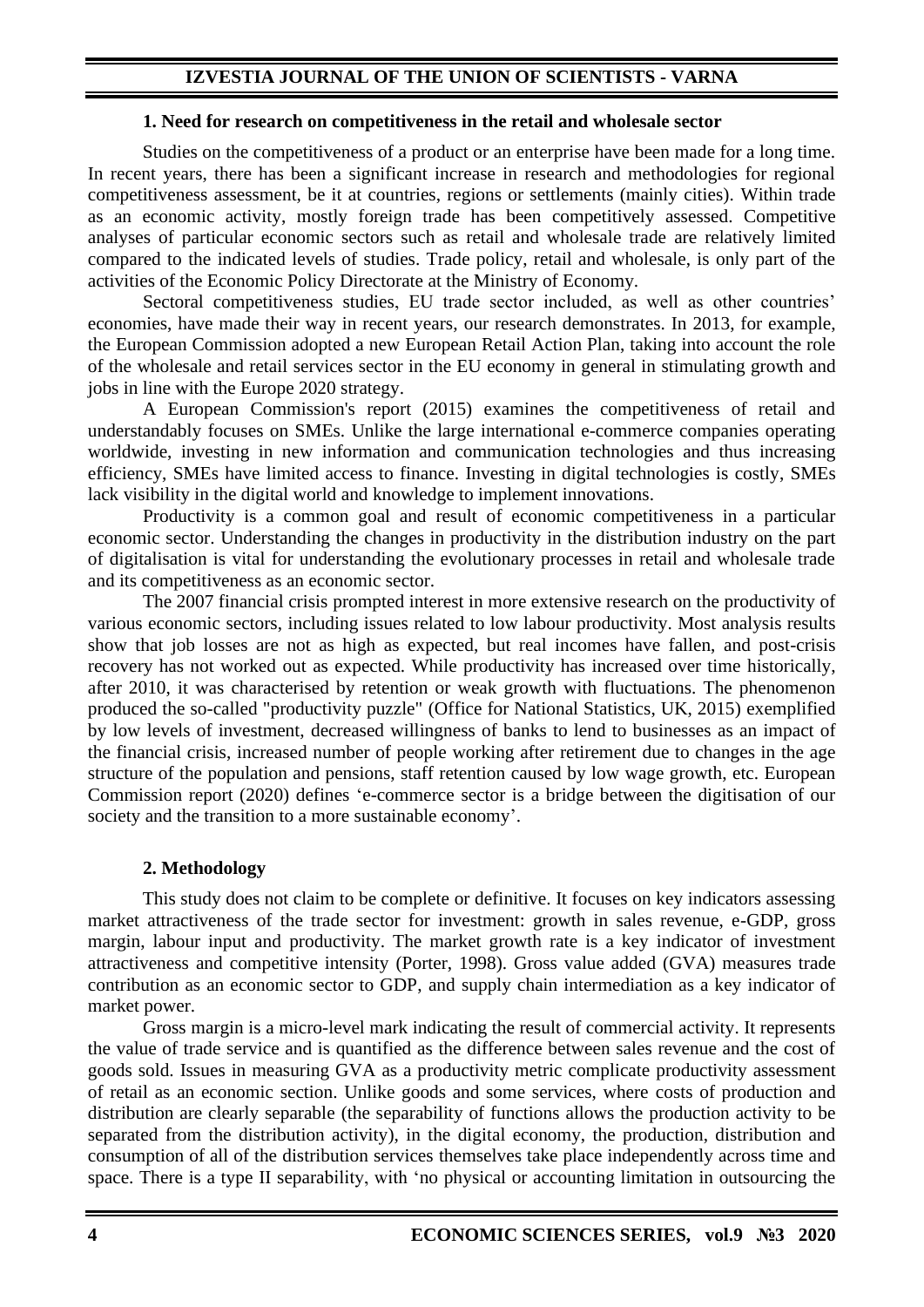### **ИЗВЕСТИЯ НА СЪЮЗА НА УЧЕНИТЕ – ВАРНА**

distribution activity' (Betancourt et al., 2016). Calculating the gross margin of goods for resale or commercial revenue is complex with dependant variables: purchases of goods and services for resale in the same condition as received and changes in inventories of goods and services purchased for resale in the same condition.

Researchers (McKinsey & Company, 2017) suggest the results of the digital economy to be measured mainly by ICT value added, e-commerce and household spending on digital equipment such as computers, tablets, smartphones, smartwatches and others. We performed a descriptive analysis of Eurostat data for the trade sector (G), wholesale and retail trade according to the Statistical Classification of Economic Activities in the European Community. Additionally, we requested data from the National Statistical Institute (NSI) for Division G.47 Retail trade and for Class 47.91 - Retail sale via mail order houses or via Internet.

Competitiveness is a comparative category, which implies a comparison across trade sectors by countries. A major problem in comparative research is that the data sets in different countries may define categories differently. In view of historical developments, this study compares trade sectors in Bulgaria with their counterparts in Central and Eastern European countries, which made the transition to a market economy.

#### **3. Comparison of trade sectors: comparative analysis results**

Trade sectors by countries vary considerably depending on national market size and growth rate, domestic demand, income levels and propensity to consume, the relative share of wholesale trade, development and structure of foreign trade. Market growth is a crucial factor of competitive intensity, hence of return on investment too. Indices of the physical volume of sales in wholesale and retail trade (2015 = 100%) in Bulgaria show low rate growth compared to some Central and Eastern European countries (Eurostat data for the period 2010 – 2019) (Figure 1). Slovenia, Romania and Lithuania exhibit the highest growth rates.



Figure 1. Sales in wholesale and retail trade by some

Central and Eastern Europe countries (2015=100%)

*source: Eurostat and author's presentation*

The wholesale and retail trade sector capacity is presented by the volume of sales and revenues, gross margin, the number of enterprises and employees. There is a decrease in the number of enterprises in the trade sector in the 27 EU countries in general. In Bulgaria, the number of enterprises decreased most significantly in 2011, after which it increased slightly (2018 – 141 512)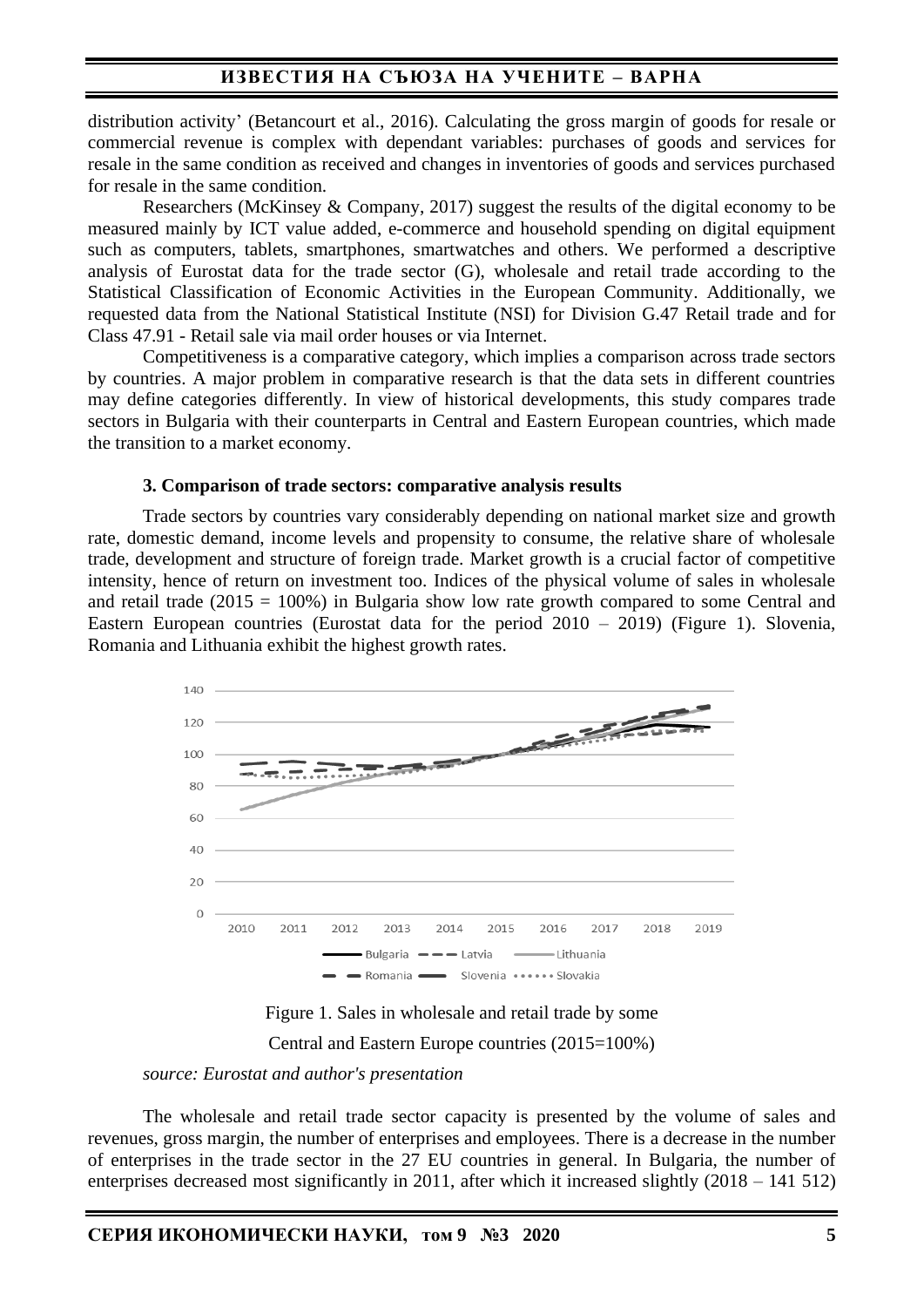but did not reach the 2009 level (143 258). The situation in Slovakia is radically different from the general trend: the number of trade enterprises increased almost 4.5 times for the period, from 24 424 to 109 243.

Sector concentration continued to rise during the period. In Europe, the number of enterprises with more than 250 employees is continually growing: from 7 410 to 8 070, or with 8.91%, while micro-enterprises with 2 to 9 employees are decreasing. In Bulgaria, we observe some dissimilarities compared to the general trend in Europe. The number of trade microenterprises with one employee only increased by 8.31% over the period, while microenterprises with 2 to 9 employees decreased by 10.85%. Most significant is the decrease in the number of small enterprises with a staff of 20 to 50 people, whose number reduces by 13.55%.

|           |         |         | 2017/2012     |
|-----------|---------|---------|---------------|
| countries | 2012    | 2017    | $\frac{0}{0}$ |
| Bulgaria  | 125 909 | 112 225 | 89,13         |
| Croatia   | 20 239  | 19 201  | 94,87         |
| Lithuania | 15 354  | 16 3 26 | 106,33        |
| Hungary   | 114772  | 106 591 | 92,87         |
| Poland    | 298 816 | 55 917  | 18,71         |
| Romania   | 111 348 | 104 411 | 93,77         |
| Slovakia  | 58 195  | 18 237  | 31,33         |

Table 1. Number of retail shops (NACE Rev.2, G47)

Data for enterprises can be compared with data for retail outlets, which are generally declining by country. Eurostat statistical data are available, and the number of retail stores in 2012 and 2017 can be compared. For Bulgaria, we used the National Statistical Institute (NSI) data on the total number of stores. It should be noted that there is some difference in the data compared to those in Eurostat. The decrease is the largest in Poland and Slovakia (Table 1). Slovakia is the country with the highest commercial enterprise growth. This indirectly support the plausibility of the growing presence of ecommercial business.

These results should be compared with the number of registered e-shops, but statistics are not available. Until June 29, 2019, nearly 15 000 e-shops have been reported in Bulgaria, according to press statements (profit.bg, 2019). The growth of retail e-sales is significant despite their meagre relative share in total sales, the widely used relative share indicator of e-sales in GDP (e-GDP). Problems related to the reporting of electronic sales should be pointed out. Only sales for which consumers have placed an order electronically via the Internet or by mobile phones are reported as electronic sales.

Trade sector development in recent years associated with the processes of digitalisation. Summary e-GDP data by regions in Europe for the period 2013 – 2019, according to Ecommerce Europe (2019) report in collaboration with EuroCommerce is presented on Figure 2. The differences between Western and Northern European countries and the countries of Central, Southern and Eastern Europe stand out, with the lowest relative share being encountered in the Eastern European countries in general.

Bulgaria (1.67%) is in fourth place in terms of e-GDP among the sampled countries. The Czech Republic (2.95%), Romania (2.42%) and Poland (2.31%) are ahead of it. However, Bulgaria stands out second with 30% sales turnover growth for the period 2013 – 2019, along with Romania (30%), following Estonia with e-commerce growth of 34.56%. Data is presented on Figures 3 and 4, according to a report by Ecommerce Europe (2019) in collaboration with EuroCommerce.

*source: Eurostat, National Statistical Institute of Bulgaria and author's calculations*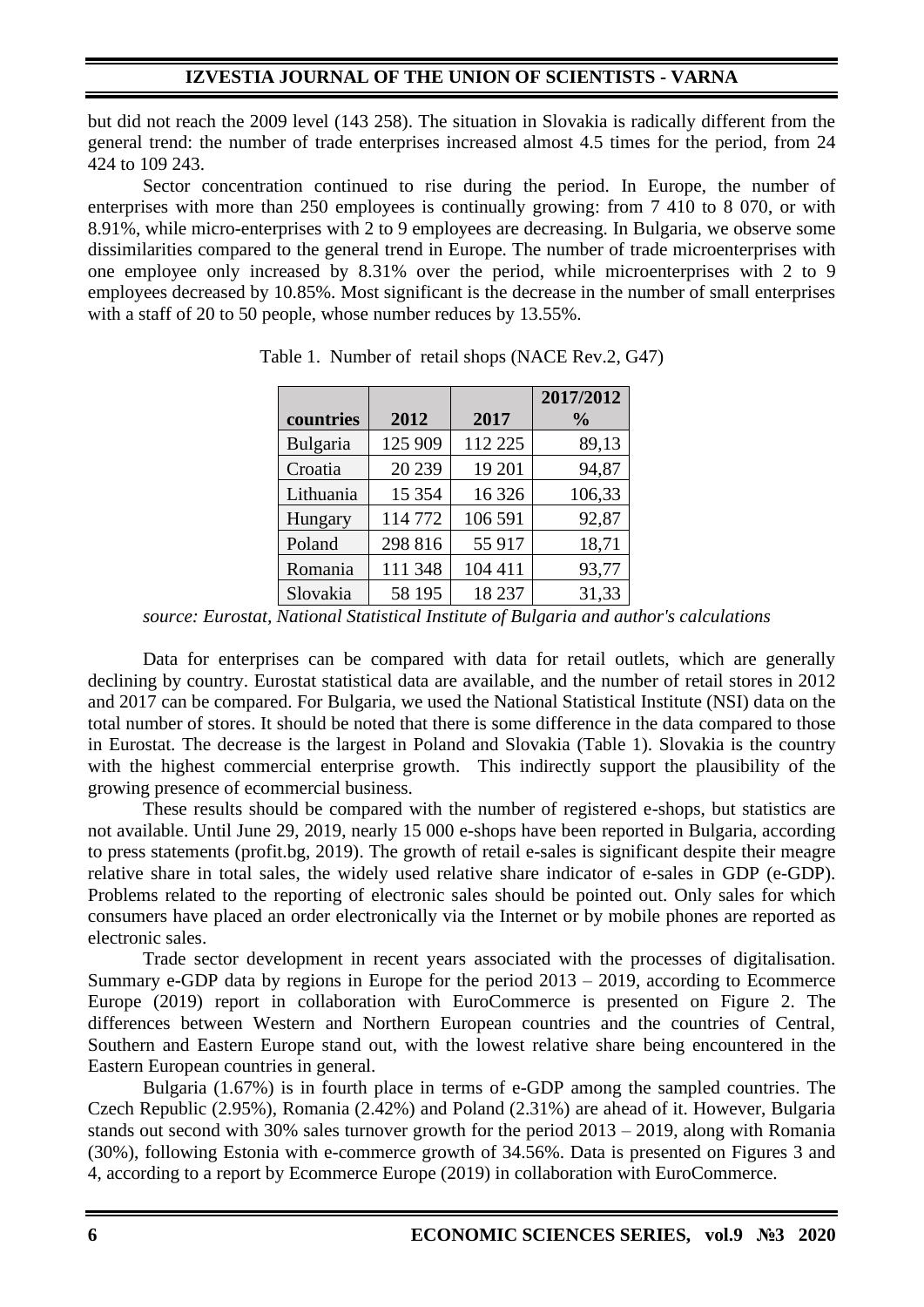

Figure 2. E-GDP (%) by regions of Europe

*Source: Data from Ecommerce Europe (2019) in collaboration with EuroCommerce and author's presentation*

Sales revenues growth rates are calculated and compared at current prices in Division G.47 - Retail trade, and in Class 47.91 - Retail sale via mail order houses or via Internet. Statistical data from NSI have been provided upon the author's request. The differences are significant: sales revenues from non-store retailing – orders by mail, telephone or Internet, for the period 2008 – 2018, have increased almost five times, whereas in retail in general – by 49.34%.



#### *Source: Ecommerce Europe date (2019) in collaboration with EuroCommerce and author's presentation*

E-commerce share is still a small part of total retail sales. However, a comparison of baseline growth rates through the outpace ratio (between retail, telephone or Internet retail growth rates and the total retail trade growth rates, in particular) is indicative of the development of electronic commerce as a driving force of growth in the retail sector. The indicator shows a continuous growth over the years throughout the examined period; all its values are  $> 1 -$  from 1.06 in 2008, to 3.19 in 2018.

Alongside the development of e-commerce, the sectors of information technologies and services are expanding as well, and it's a two-way street. The contribution of the ICT sector to the country's economy is expressed not only by its GDP share but by its influence on digitalisation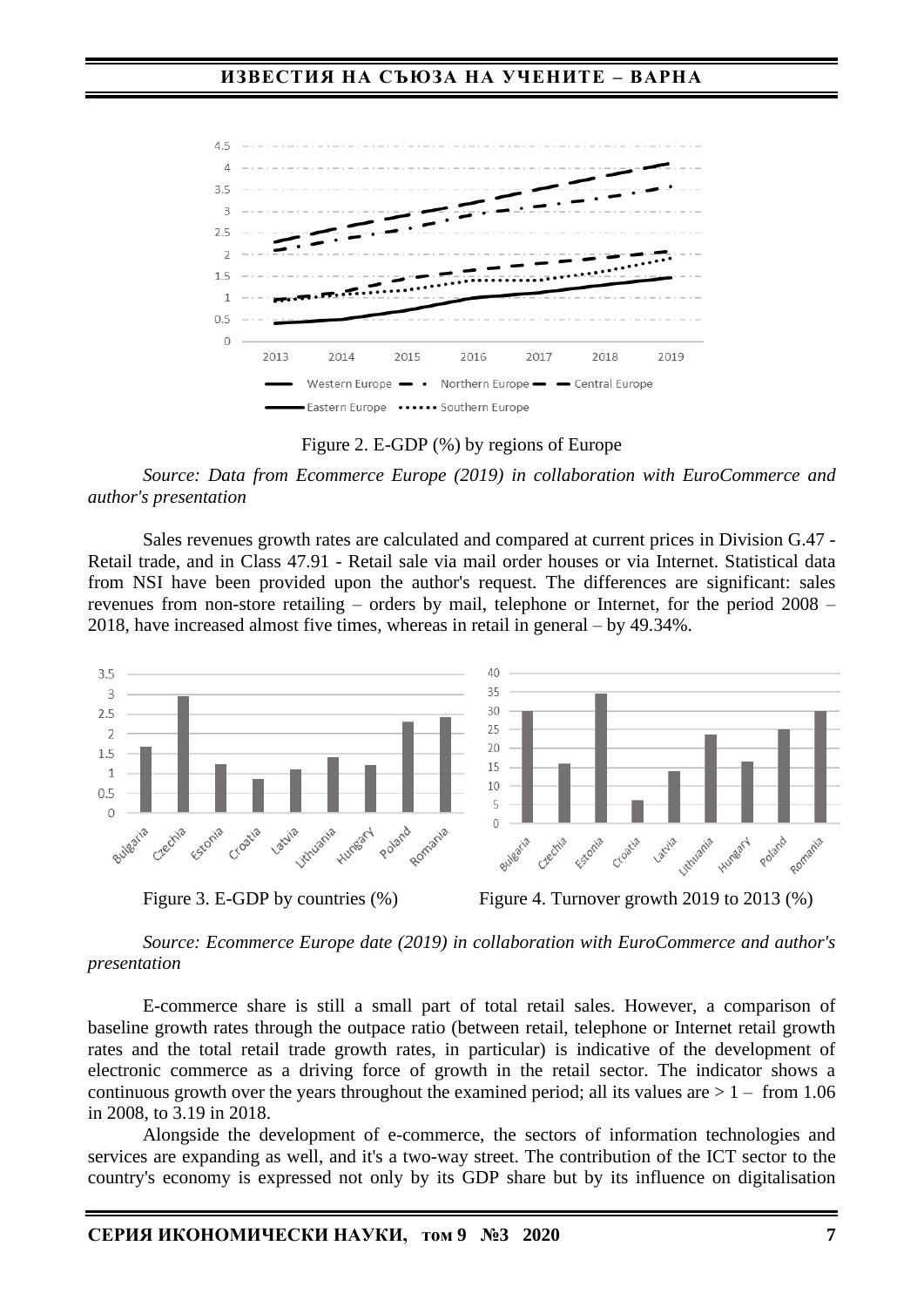processes in other economic sectors, mostly in trade. Eurostat data show that in Bulgaria the ICT sector has the highest GVA share in total GDP of 6.1%, followed by Hungary with 6.05%, and Lithuania (3,15%) and Poland (3,6%) with the lowest shares (Table 2.).

| <b>Countries</b> | 2009 | 2010 | 2011 | 2012 | 2013 | 2014 | 2015 | 2016 | 2017 | 2018 |
|------------------|------|------|------|------|------|------|------|------|------|------|
| <b>Bulgaria</b>  | 4.85 | 4.86 | 4.64 | 4.57 | 4.72 | 4.89 | 5.05 | 5.38 | 5.72 | 6.1  |
| Czechia          | 4.44 | 4.39 | 4.34 | 4.35 | 4.34 | 4.27 | 4.24 | 4.27 | 4.36 | 4.56 |
| <b>Estonia</b>   | 4.95 | 4.74 | 4.98 | 4.66 | 4.57 | 4.79 | 4.7  | 4.85 | 5.11 | 5.38 |
| Croatia          | 4.08 | 4.62 | 4.05 | 3.9  | 4.12 | 4.07 | 4.2  | 4.22 | 4.4  |      |
| Latvia           | 3.4  | 3.54 | 3.29 | 3.46 | 3.73 | 3.75 | 4.18 | 4.6  | 4.73 | 4.92 |
| Lithuania        | -    | 2.41 | 2.42 | 2.48 | 2.38 | 2.57 | 2.94 | 2.95 | 3.02 | 3.15 |
| <b>Hungary</b>   | 5.72 | 5.67 | 5.95 | 5.73 | 5.8  | 5.61 | 5.75 | 5.69 | 6.04 | 6.05 |
| <b>Poland</b>    | 3.06 | 3.19 | 3.27 | 3.12 | 3.01 | 3.05 | 3.15 | 3.22 | 3.33 | 3.6  |

Table 2. Percentage of the ICT sector in GDP by countries of Central and Eastern Europe

*source: Eurostat* 

Revenue volume from trade services in retail and wholesale sectors, measured by the gross margin indicator, differs significantly from country to country depending on the scale of domestic demand. It is highest in Poland, followed by the Czech Republic and Romania. The general trend for the period 2009 – 2018 by country, shows an increase in the gross margin volume in the trade sectors, except for Croatia, where it decreased by 7.78%. The highest index of revenue growth from trade services at current prices is in Lithuania (209.95%), Estonia (208.66%), Romania (203.36%) and Latvia (202,80%). Bulgaria ranks first in the second group of countries with a growth index of 176.08%, followed by Slovenia (163.17%), Hungary (156.32%) and the Czech Republic (151.87%).

| <b>4Countries</b> | 2009  | 2010  | 2011  | 2012  | 2013  | 2014  | 2015  | 2016  | 2017  | 2018  |
|-------------------|-------|-------|-------|-------|-------|-------|-------|-------|-------|-------|
| <b>Bulgaria</b>   | 12,87 | 12,21 | 11,72 | 11,71 | 12,20 | 13,10 | 13,47 | 13,65 | 13,68 | 14,13 |
| Czechia           | 14,54 |       | 14,40 | 14,00 | 13,72 | 13.95 | 14,38 | 15,09 | 14,47 | 15,85 |
| <b>Estonia</b>    | 15,25 | 14,55 | 13,66 | 14,22 | 13,74 | 13.90 | 14,93 | 15,68 | 14,91 | 15,34 |
| Croatia           | 26,38 | 19,28 | 18,50 | 17,87 | 18,14 | 19,17 | 19,53 | 20,10 | 20,13 | 20,37 |
| Latvia            | 16,69 | 15,24 | 14,41 | 14,88 | 14,35 | 15,35 | 15,67 | 16,66 | 17,20 | 17,40 |
| Lithuania         | 18,54 | 19,55 | 20,96 | 18,32 | 17,27 | 18,32 | 19,20 | 20,10 | 19,48 | 20,12 |
| <b>Hungary</b>    | 17,34 | 15,34 | 17,37 | 15,87 | 15,88 | 16,14 | 17,28 | 16,79 | 18,64 | 19,52 |
| <b>Poland</b>     |       |       |       |       |       | 11,39 | 11,52 | 11,80 | 11,67 | 11,82 |
| Romania           | 14,55 | 15,73 | 15,14 | 15,19 | 16,28 | 16,49 | 18,40 | 19,19 | 19,53 | 20,01 |
| <b>Slovenia</b>   | 13,87 | 15,54 | 16,96 | 15,18 | 15,88 | 15,03 | 15,99 | 16,77 | 16,55 | 16,44 |
| <b>Slovakia</b>   | 15,44 | 15.74 | 13,03 | 14,15 | 14.99 | 14,29 | 13,81 | 14,66 | 14,88 | 15,31 |

Table 3. Gross margin on goods for resale as a part of turnover (%)

*source: Eurostat and author's calculations*

The gross margin is used to measure the market power of the retail and wholesale industry. Differences in the levels of gross margin are mainly due to the structure of trade – wholesale and retail, differences in the concentration of the sector and its supply sectors respectively, as well as the consumers' buying power. For example (Table 3.), Croatia has the highest levels of gross margin during the period, which is related to the development of retailing as part of the tourist services. Poland and Bulgaria exhibit the lowest gross margin levels. For Bulgaria, the lower gross margin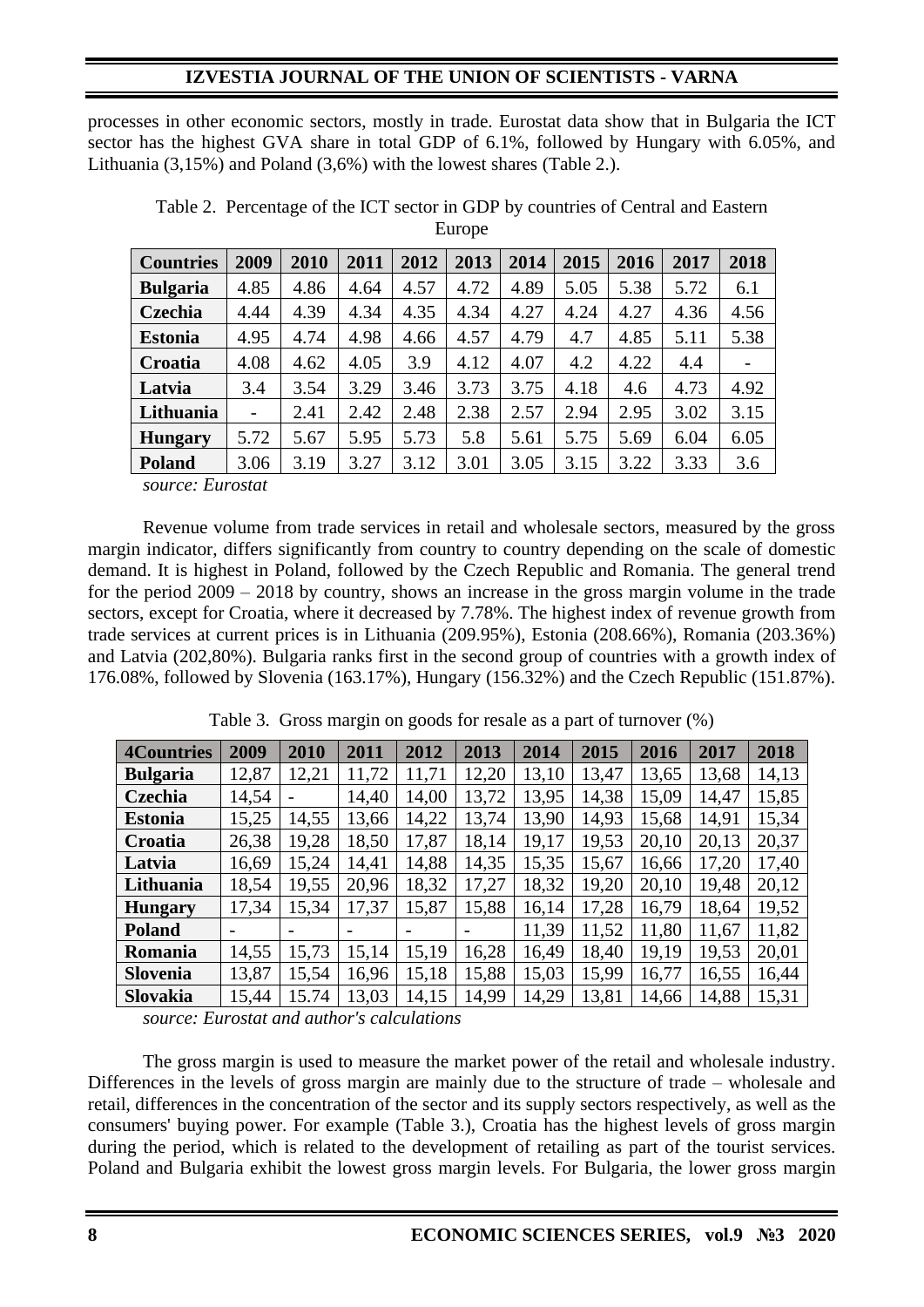## **ИЗВЕСТИЯ НА СЪЮЗА НА УЧЕНИТЕ – ВАРНА**

levels are due to the predominant share of wholesale trade in consumer goods. In 2018, its turnover exceeded retail grocery sales with 33,51%. Over the period, the ratio between wholesale and retail sales of consumer goods decreased from 151.61% (2009) to 133.51% (2018). Among the reasons is the increased retail concentration, increased market shares of retail chains which buy directly from manufacturers and also perform the functions of wholesalers. In addition to that is the proliferation of e-commerce which also supports direct sales channels to end customers.

For Bulgaria, this indicator first decreased from 12.87% (2009) to 11.71% (2012), then gradually increased, reaching 14.13% (2018), which is higher than that at the beginning of the period. In Hungary, the commercial sector generally enjoys higher competitiveness: the gross margin level was 14.54% (2009), then decreased to 13.72% (2014), and began to recover again reaching 15.85% (2018).

The trend is similar in most Central and Eastern European countries. In most countries, the level of gross margin has been declining in the first years after the crisis, reaching its lowest levels in 1012 or 2013. The trend is explicable in terms of efforts to restore sales levels even at the expense of sharing income with supply chain partners, and especially with customers. It is worth noting the manifested exception in Romania, Slovenia and Hungary, where the gross margin level is at its lowest at the beginning of the period, then gradually increases until 2018. In Romania, the trend is particularly pronounced with an annual gross margin increase from 14.55 % to 20.01%.

| <b>Countries</b> | 2015  | 2016  | 2017  | 2018  | 2018  |
|------------------|-------|-------|-------|-------|-------|
| <b>Bulgaria</b>  | 100.0 | 100.3 | 101.2 | 99.8  | 100.3 |
| Czechia          | 100.0 | 99.8  | 99.7  | 100.6 | 102.6 |
| <b>Estonia</b>   | 100.0 | 103.3 | 105.6 | 106.3 | 108.5 |
| Croatia          | 100.0 | 100.8 | 101.0 | 100.9 | 100.2 |
| Latvia           | 100.0 | 100.3 | 98.5  | 97.8  | 99.1  |
| Lithuania        | 100.0 | 101.2 | 99.6  | 97.8  | 96.4  |
| <b>Hungary</b>   | 100.0 | 103.9 | 106.2 | 111.2 | 116.9 |
| <b>Poland</b>    | 100.0 | 101.8 | 105.5 | 107.0 | 108.6 |
| Romania          | 100.0 | 104.8 | 108.5 | 111.6 | 115.2 |
| <b>Slovenia</b>  | 100.0 | 101.6 | 104.2 | 106.5 | 108.4 |
| <b>Slovakia</b>  | 100.0 | 98.1  | 101.3 | 103.8 | 101.8 |

Table 4. Number of persons employed in wholesale and retail trade by countries of Central and Eastern Europe (2015=100%)

*source: Eurostat* 

Gross margin performance should be compared with employment performance in the sector. According to Eurostat (2017), almost half of employment in the European Union in 2016 was concentrated in two economic activities: "wholesale and retail trade, transport, accommodation and food services" (24.7%), and "public administration, defence, education, human health and social work activities" (23.7%). Trade sector, along with transport, accommodation and food services, occupy the largest share of total employment in most countries.

However, in most countries that have made the transition to a market economy, employment in the trade sector is difficult to recover. Hungary and Romania make an exception with increased employment levels by 16.9% and 15.2% respectively, in the last five years of the study period (Table 4.). In 2013, Bulgaria displayed the lowest number of employees in the trade sector with a total decrease of 10.55%, after which employment slowly recovered. Nevertheless, in 2018 it could not reach the level of employment in the sector from 2009. There are different rates of employment recovery per country in the trade sector between the two economic crises. Employment rates recovered fastest in Hungary and Romania, followed by Poland, Estonia and Slovenia.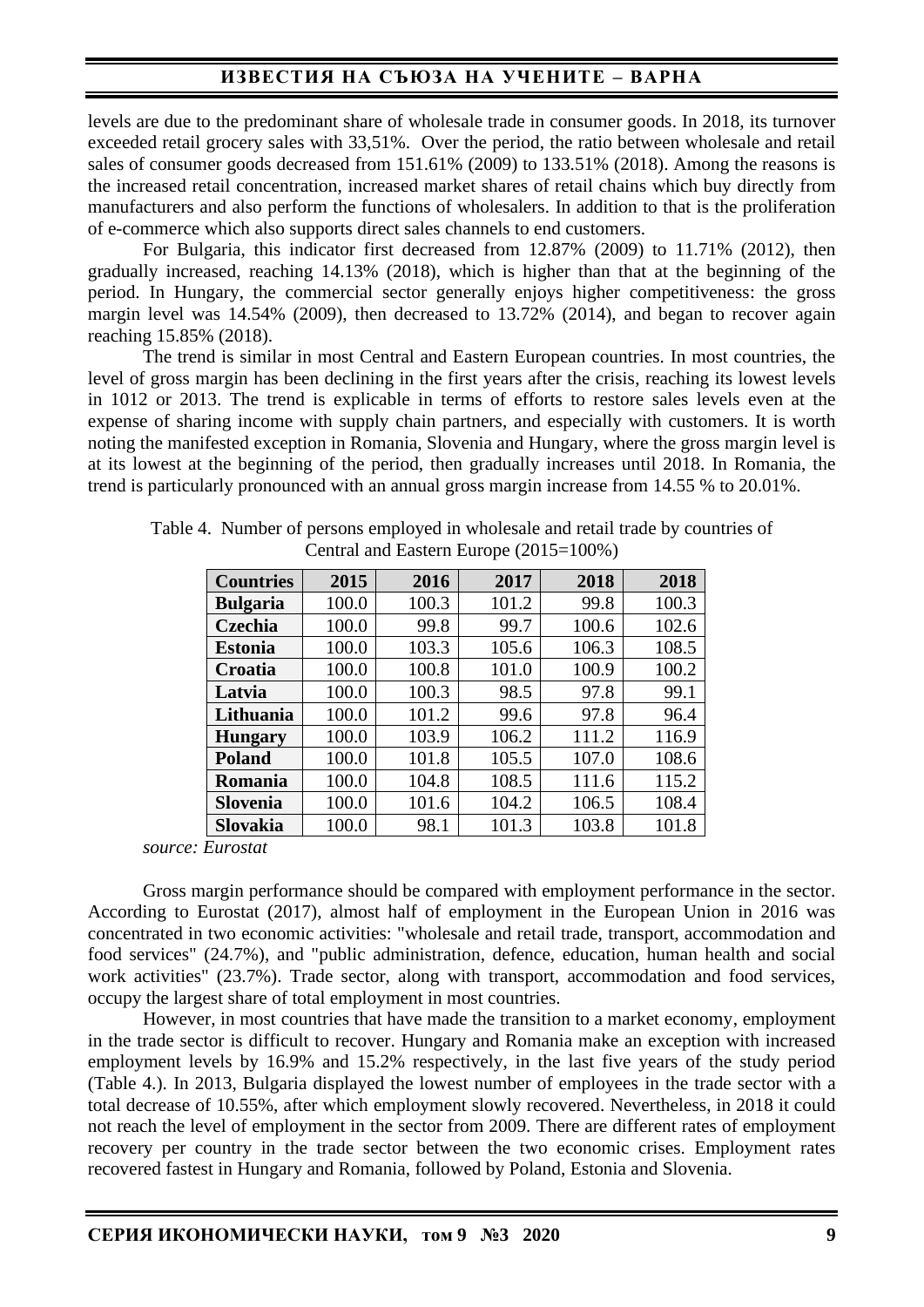The employment trend in class G 47.91 – Retail sale via mail order houses or via Internet, is radically different, according to NSI data processed by the author's request. The number of retail sales employees working in companies specialised in retail trade by mail, telephone or the Internet has increased by more than six times. Nonetheless, employees' productivity in this class of retail, calculated by sales revenue, remains well below the 2008 levels. In 2018, it was 75.61% of the level value at the beginning of the period. Productivity metrics based on gross margin per employee also show decreased productivity. Labour productivity is at its lowest in  $2015 - 61.82\%$ , with  $2008$ levels as a baseline. It recovers to 95.66% in 2018 but is still well below the value in the first year of the studied period.

#### **Conclusion**

Our brief descriptive analysis supports the argument that e-commerce is a main source of growth in the retail sector. This is a common trend to all countries in the sample, regardless of differences in their trade sectors in terms of sales potential. The benefits associated with ecommerce such as expanded choice, reduced research and ordering time, and higher value for money, increase the marginal propensity to consume. The development of e-commerce in the period between the two economic crises is associated with the gross margin recovery, while the rapid expansion of e-commerce and hybrid forms of trade contribute in turn to the latter. The indicator demonstrates preservation of the market power of retailers regardless of the e-commerce growth and the opportunities for direct sales from manufacturers to end customers.

The high growth rates of employees in retail e-commerce is at the core of sales growth. Investigation on the productivity of companies specialised in e-retailing in Bulgaria demonstrates the so-called *puzzle* in the development of productivity: its values are maintained lower than those in the first year of the researched period. We observe a restructuring of the workforce and its steering to digital economy sectors aimed at expansion of the e-business market share. In addition, the performance of part of the distribution services by information services companies redirects GVA to other sectors of the economy. Digitalisation is blurring the boundaries between wholesale and retail trade, and between specific economic sectors.

Rising unemployment and declining propensities to consume, especially after 2020 crisis in the context of evolving Covid-19 pandemic, requires new options for productivity increase in wholesale and retail trade sector.

### **References**

1. Betancourt, R. (2017) Distribution Services and the Digital Economy: Implications for GDP Measurement, Productivity and Household Welfare, pp.1-38 [online] Available to: [file:///C:/Users/User/Downloads/Betancourt%20%20-%20Distribution](file:///C:/Users/User/Downloads/Betancourt%20%20-%20Distribution%20%20Services%20%20%20and%20the%20Digital%20Economy.pdf) 

[%20Services%20%20%20and%20the%20Digital%20Economy.pdf](file:///C:/Users/User/Downloads/Betancourt%20%20-%20Distribution%20%20Services%20%20%20and%20the%20Digital%20Economy.pdf) [accessed 30/10/ 2020].

- 2. Couclelis, H. (2004), Pizza over the Internet: e-commerce, the fragmentation of activity and the tyranny of the region, Entrepreneurship & Regional Development, 41–54.
- 3. Ecommerce Europe (2020) Collaborative Report on Sustainability and e-Commerce [online] Available to: [https://www.ecommerce-europe.eu/wp-content/ uploads/2020/09/Collaborative-](https://www.ecommerce-europe.eu/wp-content/%20uploads/2020/09/Collaborative-Report-on-Sustainability-and-e-Commerce.pdf)[Report-on-Sustainability-and-e-Commerce.pdf](https://www.ecommerce-europe.eu/wp-content/%20uploads/2020/09/Collaborative-Report-on-Sustainability-and-e-Commerce.pdf) [accessed 30/10/2020].
- 4. Ecommerce Europe in collaboration with EuroCommerce (2019) European Ecommerce Report [online] Available to: [https://www.ecommerce-europe.eu/wp](https://www.ecommerce-europe.eu/wp-content/uploads/2019/07/European_Ecommerce_report_2019_freeFinal-version.pdf)[content/uploads/2019/07/European\\_Ecommerce\\_report\\_2019\\_freeFinal-version.pdf](https://www.ecommerce-europe.eu/wp-content/uploads/2019/07/European_Ecommerce_report_2019_freeFinal-version.pdf) [accessed 28/10/2020].
- 5. EuroCommerce and UNI-Europa (2016) Analysis of the Labour Market in Retail and Wholesale [online] Available to: [https://www.eurocommerce.eu/media/143280/](https://www.eurocommerce.eu/media/143280/%20Labour_Market_Analysis_In_Retail_And_Wholesale_Full_Version.pdf)  [Labour\\_Market\\_Analysis\\_In\\_Retail\\_And\\_Wholesale\\_Full\\_Version.pdf](https://www.eurocommerce.eu/media/143280/%20Labour_Market_Analysis_In_Retail_And_Wholesale_Full_Version.pdf) [accessed 27/10/2020].